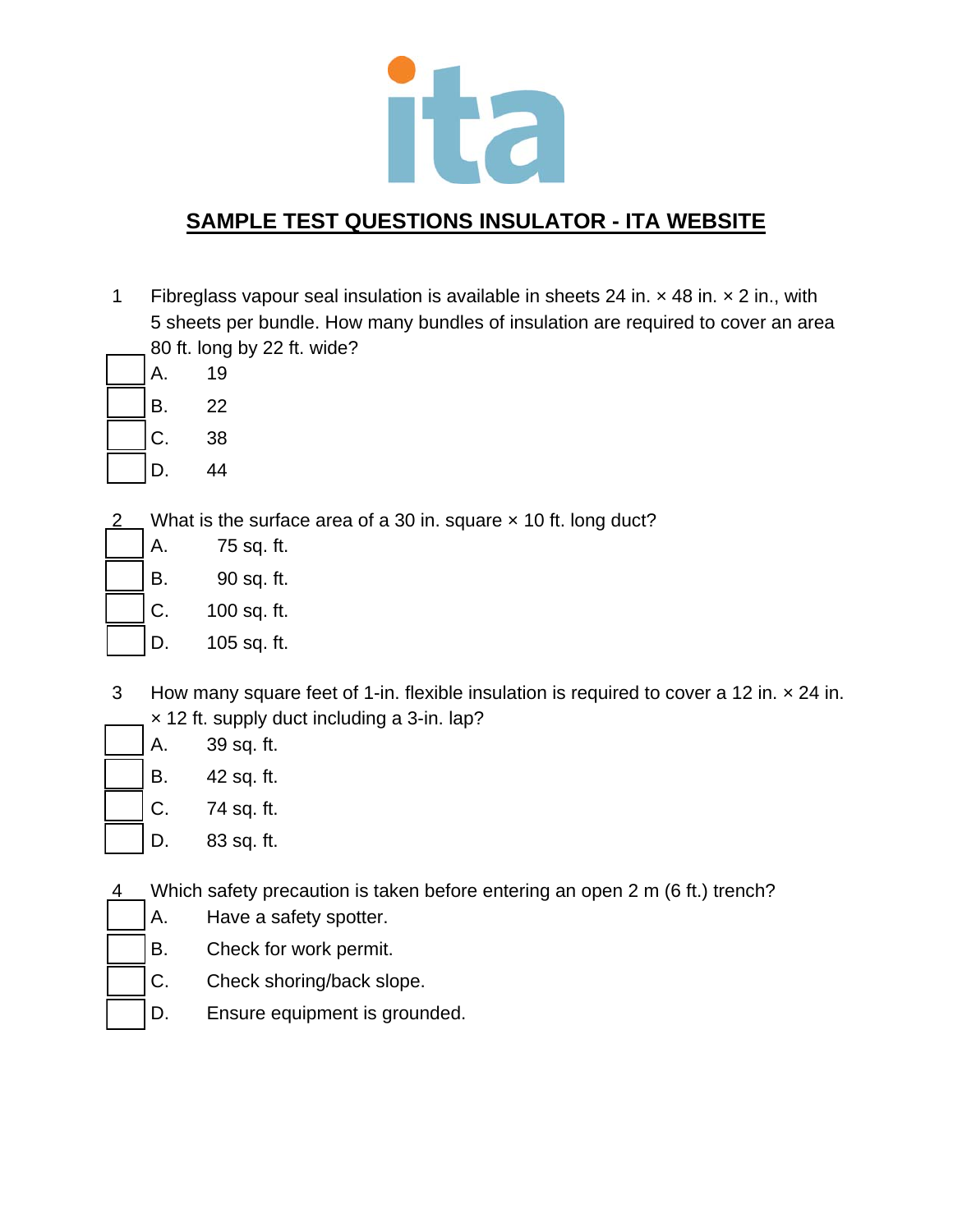

- 5 Which material should **not** be used to insulate a high temperature steam line?
	- A. Mineral wool.
	- B. Calcium silicate.
	- C Extruded foam plastic.
	- D. Cellular glass (foam glass).
- 6 Which insulation should be used in a 1 100°F high temperature steam line?
	- A. Fibreglass.
	- B. Cellular foam.
	- C. Calcium silicate.
	- D. Beaded plastics.
- 7 Which insulation and finish are used for an exposed rainwater leader?
	- A. 1-in. fibreglass pipe insulation with ASJ jacketing with butt laps installed and finished with 6 oz. canvas.
	- B. 1-in. flexible RFFRK wrap insulation sealed with tape and finished with 6-oz. canvas.
	- C. 1-in. fibreglass pipe insulation with ASJ jacketing finished with 0.016 aluminum jacketing and secured with screws.
	- D. 1-in. elastomeric insulation finished with PVC jacketing and secured with tacks.
- 8 Which size of pipe covering is applied to insulate a 12-in. O.D. pipe with two single 1/2-in. steam tracers?
	- A. 11 in.
		- B. 12 in.
		- C. 13 in.
	- D. 14 in.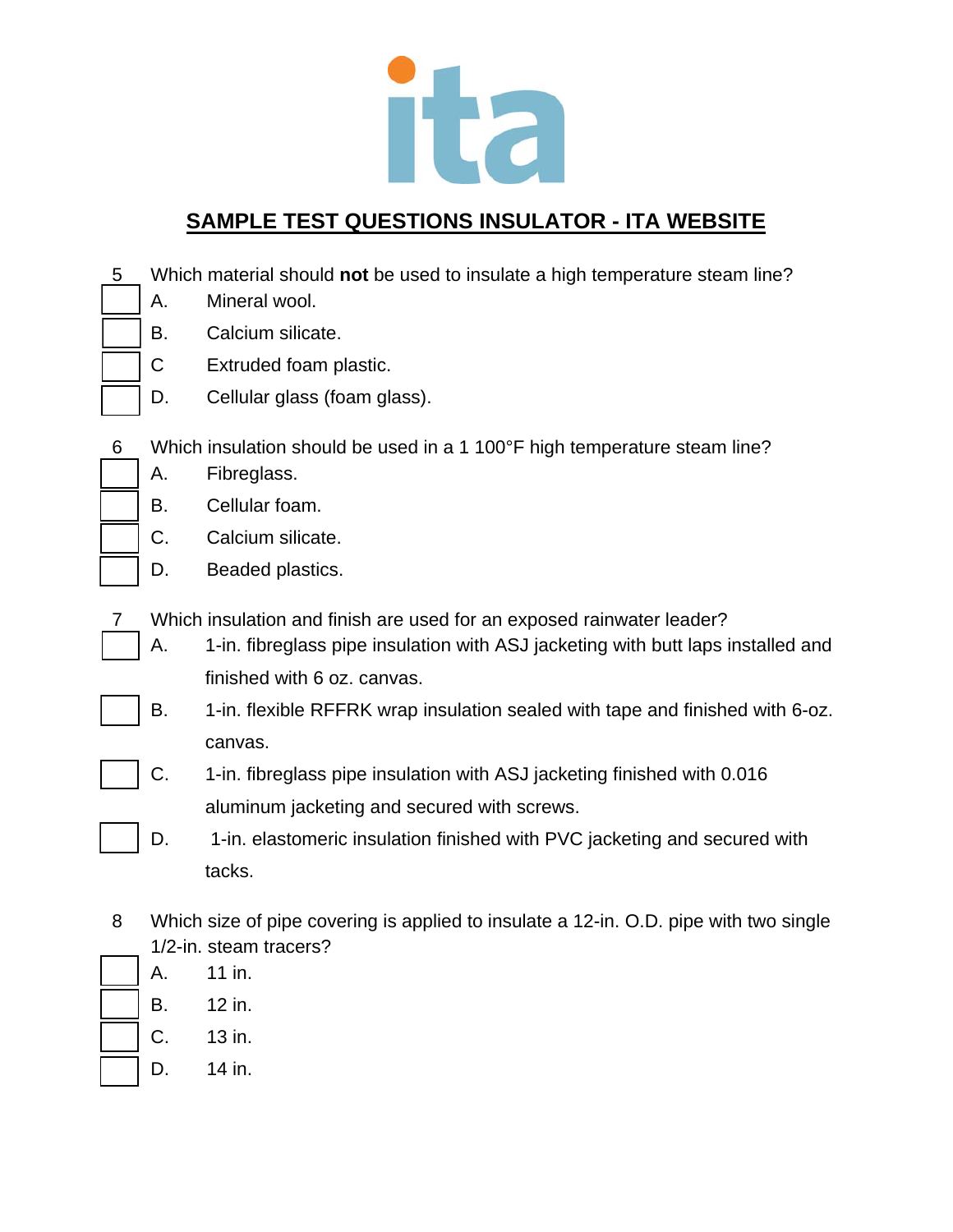

- 9 Which type of sealant is applied over an insulated elbow covered with a glass fab membrane?
	- A. Mastic.
	- B. Primer.
	- C. One coat.
	- D. Finishing cement.
- 10 What are the first three steps when starting the layout for metal jacketing on an elliptical tank head?
	- A. Draw width, length and circumference.
	- B. Draw diameter, true height and circumference.
	- C. Draw width, length, and divide into equal parts.
	- D. Draw radius, true height, and divide into equal parts.
- 11 An insulated tower reduces from a 6-ft. diameter to a 2-ft. diameter. The tapered part is to be covered with four pieces of aluminium of equal size. Allowing for the standard 3-in. lap, what are the correct measurements?
- - A. 54 in. and 16 in.
	- B. 57 in. and 19 in.
	- C. 60 in. and 22 in.
	- D. 63 in. and 25 in.
- 12 When is an S-clip installed on a large vertical vessel?
	- A. To fasten bands and springs.
	- B. To support bands and cladding
	- C. To fasten insulation and cladding.
	- D. To support foamglass and banding.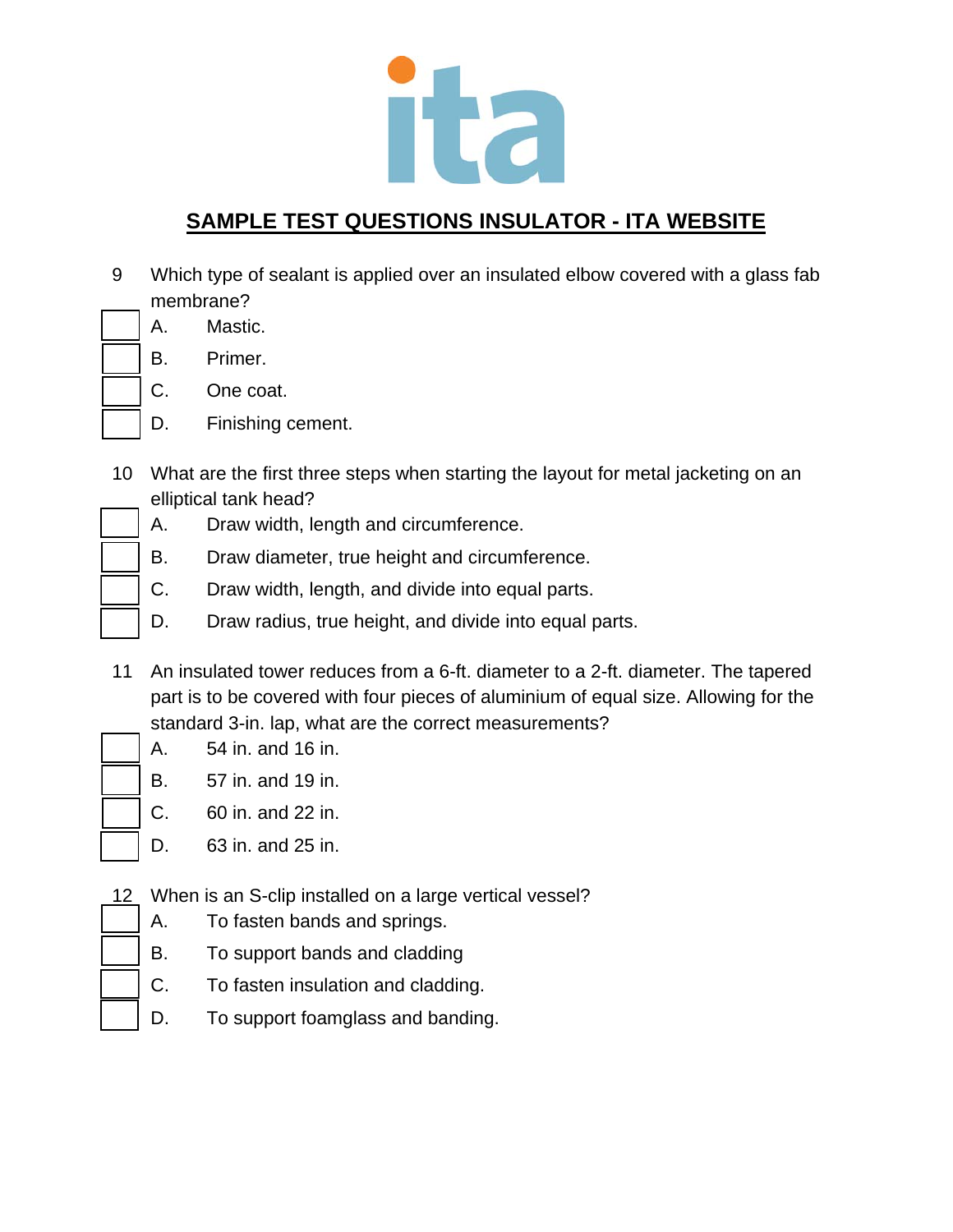

- 13 Which system is used to fabricate a removable flexible flange cover for a moderate temperature application?
	- A. Elastomeric rubber and glue.
	- B. Fiberglass blanket and canvas.
	- C. Calcium silicate and aluminium.
	- D. Ceramic fibre blanket and vinyl covering.
- 14 Which insulation and installation method are used for a domestic cold water system in a concealed application?
	- A. 1-in. elastomeric foam, glued in place with non-contact adhesive.
	- B. 1-in. fibreglass with ASJ, installed with self-seal laps and foil tape.
	- C. 1-in. fibreglass with ASJ, installed with all butt joints.
	- D. 1/2-in. mineral fibre with ASJ, installed with all butt joints.
- 15 Which fastening system is used to secure insulation on refrigeration piping?
	- A. Pittwrap, mastic, and staples.
	- B. Glass fab, staples, and lagging.
	- C. Fibre tape, mastic, and wood skewers.
	- D. Glass fab, mastic, steel bands, and Pittwrap.
- 16 Which system requires a completely sealed vapour barrier?
	- A. Chilled water lines.
	- B. 140-lb. steam lines.
	- C. Hot water heating lines.
	- D. Domestic hot water lines.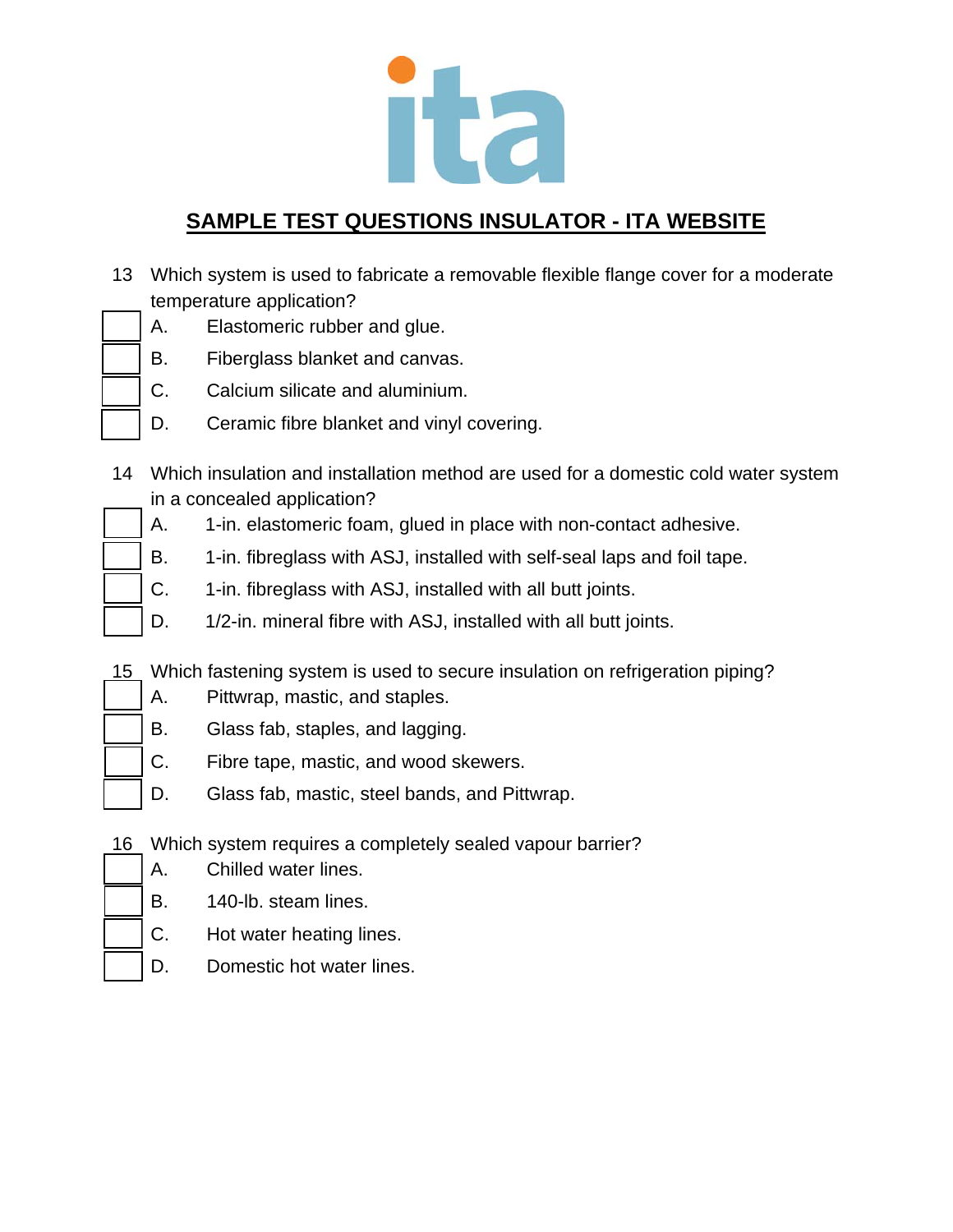

- 17 What is the procedure to apply sealer when installing urethane on a chilled-water converter?
	- A. Use non-contact sealer, butter all joints and fasten seams with filament tape.
	- B. Use non-setting sealer, butter all joints and fasten seams with filament tape.
	- C. Use contact sealer, butter all joints and fasten seams with wire.
	- D. Contact sealer, butter all butt joints and fasten seams with galvanized banding and clips.
- 18 What is the procedure followed when installing insulation on a 90° long radius elbow on a low pressure steam line, which will be finished with a PVC jacketing?
	- A. Pre-cut urethane mitres and secure with stainless steel wire.
	- B. Install an insert cut from ceramic fibre block and tie in place with fibre tape.
	- C. Install 2 layers of fibreglass blanket and maintain continuous vapour barrier.
	- D. Pre-cut mitres with same insulation and thickness as materials and fasten with stainless steel wire.
- 19 A 20-ft. diameter storage tank has a temperature range of 250°C to 750°C. What is the correct finishing procedure?
	- A. 016 corrugated aluminium fastened with springs and bands.
	- B. 020 corrugated aluminium fastened with screws, springs and bands.
	- C. 016 smooth aluminium fastened with springs, bands and rivets.
	- D. 020 smooth aluminium fastened with bands and rivets.

20 What size of 4-oz. canvas is required to cover a 4 in.  $\times$  1 in. iron pipe 90 $^{\circ}$  elbow?

- A. 16 in. × 16 in.
- B. 20 in. × 20 in.
- C. 22 in. × 22 in.
- D.  $24 \text{ in.} \times 24 \text{ in.}$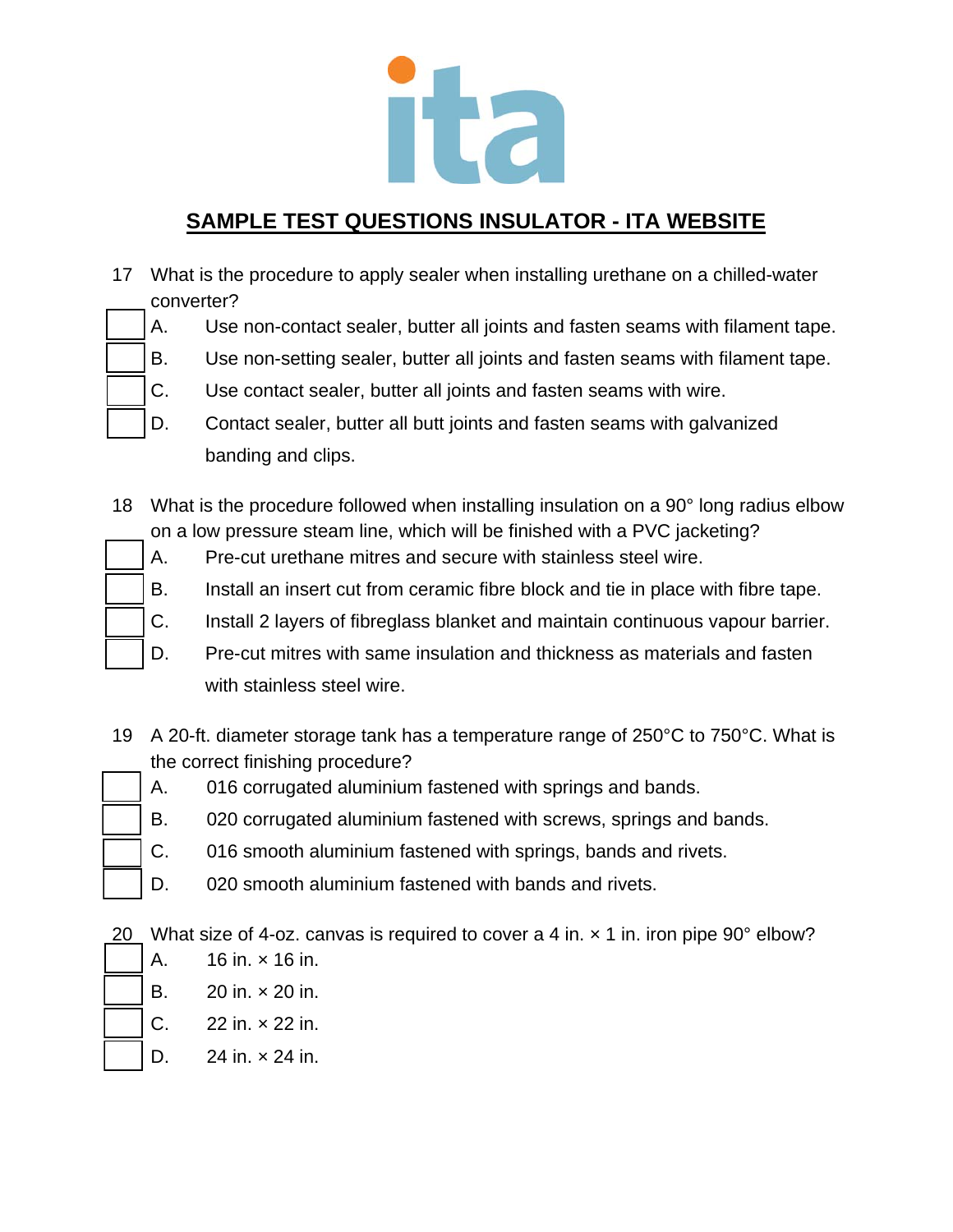

- 21 Which fastener is used to apply a PVC finish on an exposed rainwater leader?
	- A. Tacks.
	- B. Rivets.
	- C. Contact adhesive.
	- D. Welding adhesive.
- 22 A rectangular plenum duct 24 in.  $\times$  18 in. requires 1 in. of insulation plus canvas. What is the length of each piece of canvas if 6 in. is required for shrinkage and lap?
	- A. 94 in.
	- B. 96 in.
	- C. 98 in.
	- D. 100 in.
- 23 Which type of fastening device is used to attach acoustic panels to a concrete ceiling?
- A. Cupped pins.
	- B. 1/2-in. banding.
	- C. Self-adhering pins.
	- D. Perforated base anchors.
- 24 Where is a negative air fan for an enclosed asbestos work site located?
	- A. Close to the entry outside the work area.
	- B. Far from the entry outside the work area.
	- C. Close to the entry inside the work area.
	- D. Far from the entry inside the work area.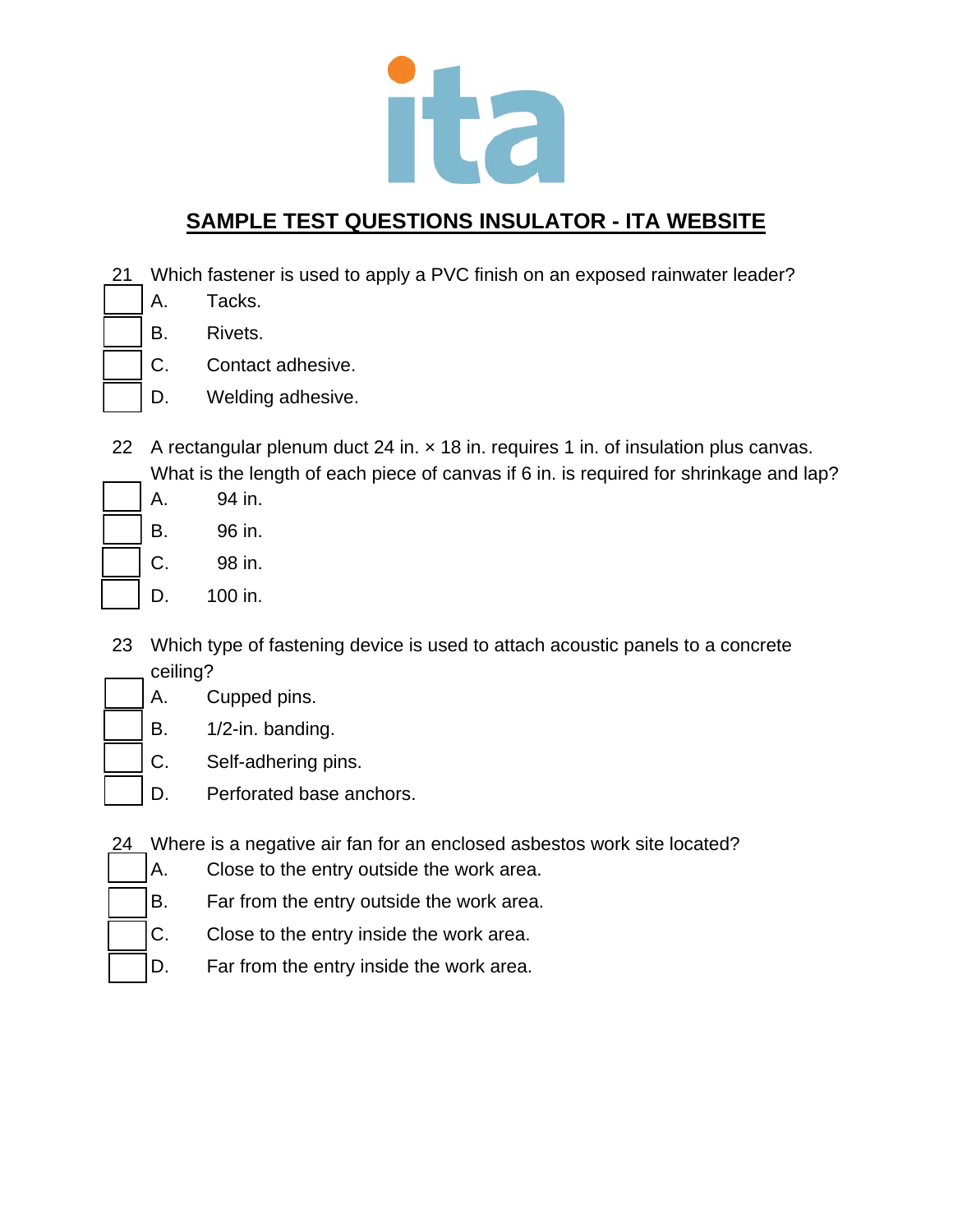

| 25 What is the procedure when preparing material and equipment for mineral fibre |
|----------------------------------------------------------------------------------|
| spray?                                                                           |

- A. Protect material from elements and clean equipment.
- B. Mix material, flush hoses with water and oil all moving parts.
- C. Keep material and hose cool and keep spray gun well lubricated.
- D. Keep material away from sunlight and flush hoses with solvent.

26 What must be adjusted to achieve the required thickness when spraying urethane insulation?

- A. Pump pressure.
- B. Opening of the nozzle.
- C. Consistency of the mixture.
	- D. Rate of application to substrate.
- 27 Which procedure is used to prepare a sprayed mineral fibre substrate for sealer application?
	- A. Spray substrate with adhesive.
	- B. Level off substrate with a straight edge.
	- C. Apply clips over insulation and tamp substrate.
	- D. Clean and remove loose debris from substrate.
- 28 What must be done with the nozzle when storing polyurethane spray equipment?
	- A. Left in place.
	- B. Covered with tape.
	- C. Replaced with a new nozzle.
	- D. Lubricated with petroleum jelly.